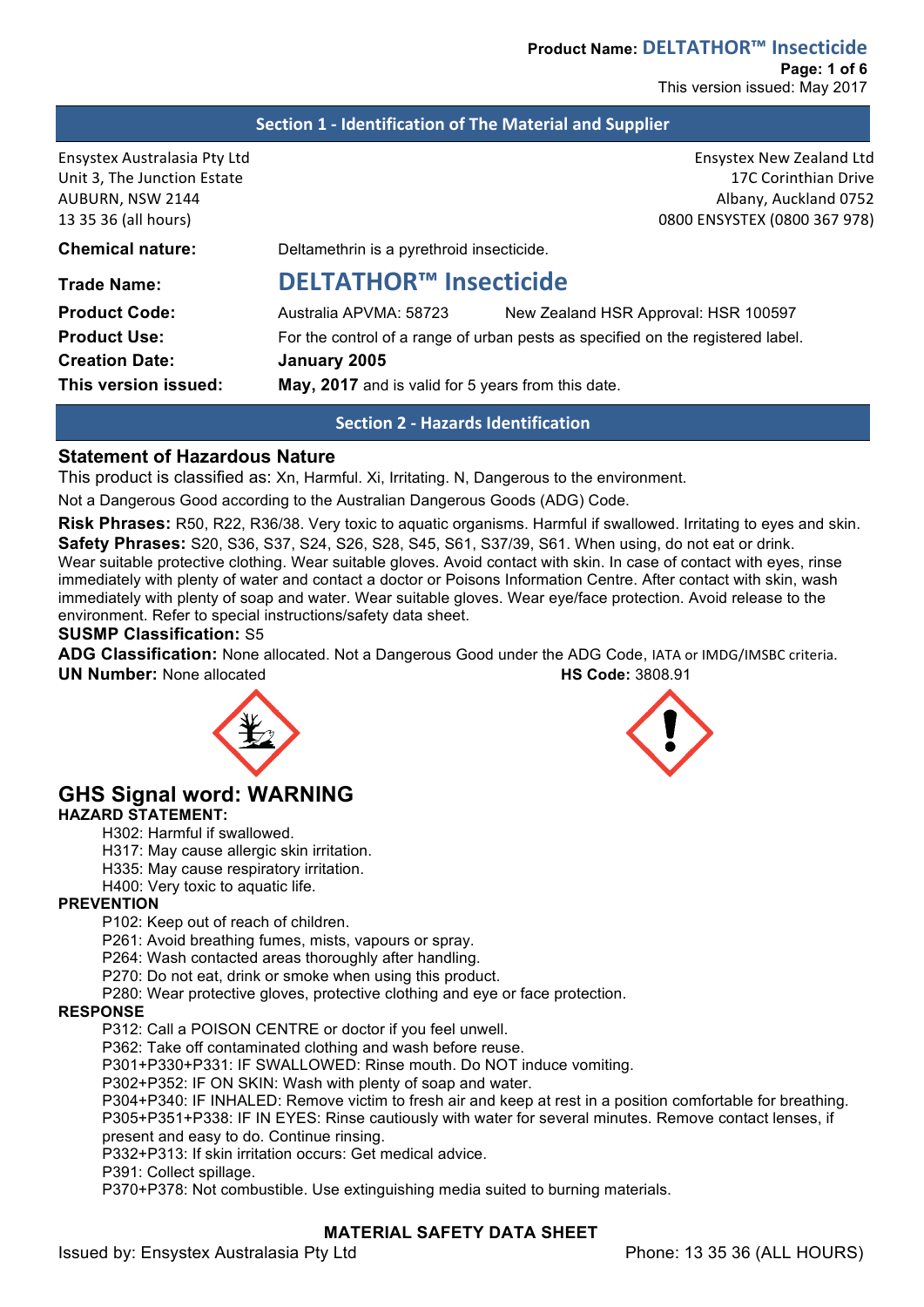#### **STORAGE**

P402+P404: Store in a dry place. Store in a closed container.

P403+P235: Store in a well-ventilated place. Keep cool.

#### **DISPOSAL**

P501: Dispose of contents and containers as specified on the registered label.

#### **Emergency Overview**

## **Physical Description & Colour**: White opaque suspension.

## **Odour:** Negligible odour.

**Major Health Hazards:** Physical signs of deltamethrin poisoning can include dermatitis after skin contact; exposure to sunlight can make it worse. Swelling of the face including lips and eyelids can occur. Symptoms and consequences of poisoning include: sweating, fever, anxiety and rapid heartbeat. If swallowed, symptoms are likely to include feeling sick, vomiting, diarrhoea, twitching of arms and legs, and if poisoning is severe, convulsions.

#### **Potential Health Effects**

## **Inhalation:**

**Short Term Exposure:** Available data shows that this product is not harmful. In addition product is unlikely to cause any discomfort or irritation.

**Long Term Exposure:** No data for health effects associated with long term inhalation.

## **Skin Contact:**

**Short Term Exposure:** This product may cause temporary skin numbness. Product may be irritating but is unlikely to cause anything more than mild transient discomfort.

**Long Term Exposure:** No data for health effects associated with long term skin exposure.

## **Eye Contact:**

**Short Term Exposure:** This product may be irritating to eyes, but is unlikely to cause anything more than mild transient discomfort.

**Long Term Exposure:** No data for health effects associated with long term eye exposure.

### **Ingestion:**

**Short Term Exposure:** This product is unlikely to cause any irritation problems in the short or long term. May cause gastric upset.

**Long Term Exposure:** No data for health effects associated with long term ingestion.

### **Carcinogen Status:**

**SWA:** No significant ingredient is classified as carcinogenic by SWA.

**NTP:** No significant ingredient is classified as carcinogenic by NTP.

**IARC:** No significant ingredient is classified as carcinogenic by IARC

| <b>Section 3 - Composition/Information on Ingredients</b>                                                      |               |            |         |                                |
|----------------------------------------------------------------------------------------------------------------|---------------|------------|---------|--------------------------------|
| Ingredients                                                                                                    | <b>CAS No</b> | Conc,%     |         | TWA $(mg/m^3)$ STEL $(mg/m^3)$ |
| Deltamethrin                                                                                                   | 52918-63-5    |            | not set | not set                        |
| Propylene glycol                                                                                               | $57 - 55 - 6$ | >1         | not set | not set                        |
| Other non hazardous ingredients                                                                                |               | 10 approx. | not set | not set                        |
| Water                                                                                                          | 7732-18-5     | to $100$   | not set | not set                        |
| This is a commercial product whose exact ratio of components may vary clightly. Minor quantities of other none |               |            |         |                                |

This is a commercial product whose exact ratio of components may vary slightly. Minor quantities of other non hazardous ingredients are also possible.

The SWA TWA exposure value is the average airborne concentration of a particular substance when calculated over a normal 8 hour working day for a 5 day working week. The STEL (Short Term Exposure Limit) is an exposure value that may be equalled (but should not be exceeded) for no longer than 15 minutes and should not be repeated more than 4 times per day. There should be at least 60 minutes between successive exposures at the STEL. The term "peak "is used when the TWA limit, because of the rapid action of the substance, should never be exceeded, even briefly.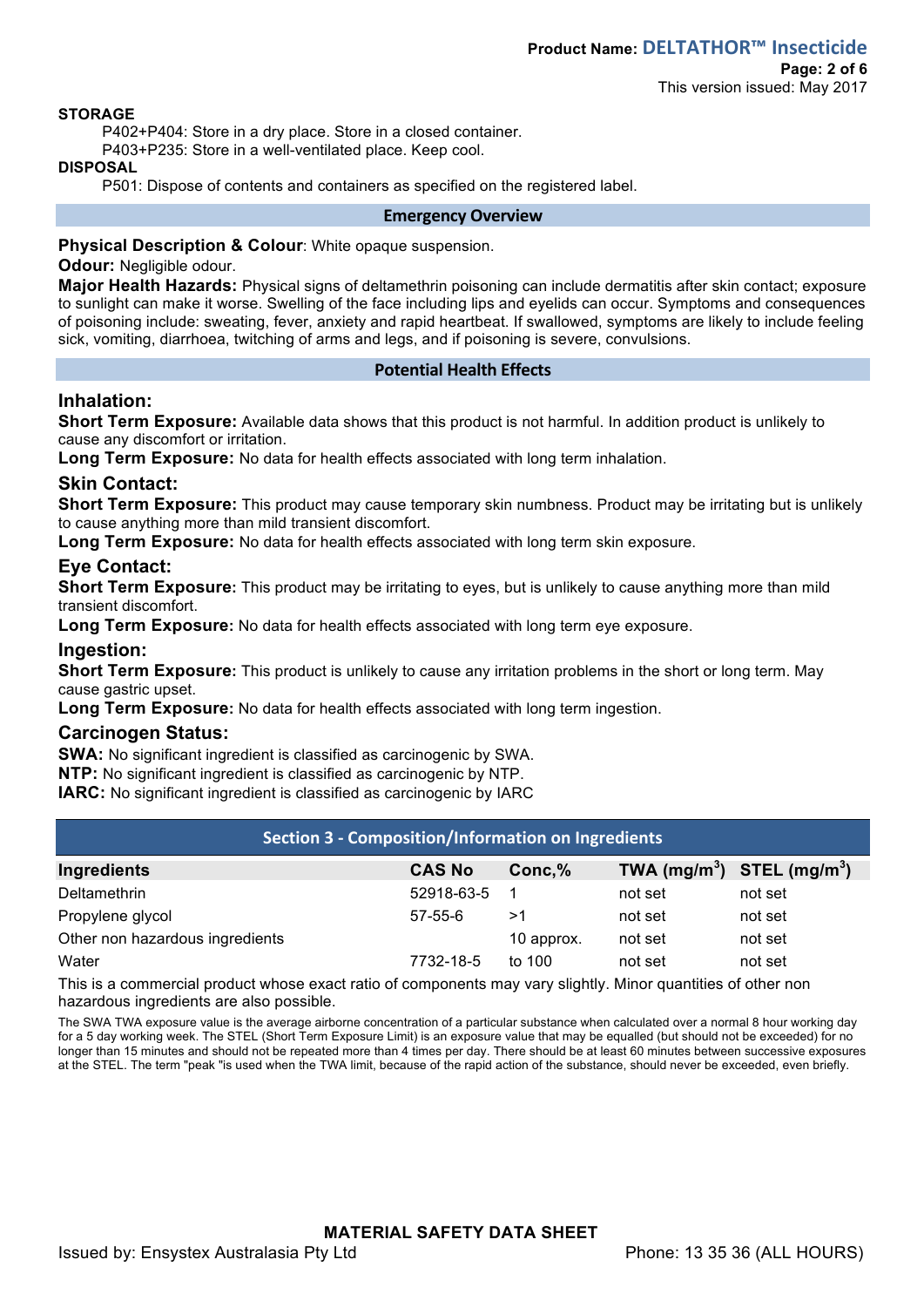## **Section 4 - First Aid Measures**

#### **General Information:**

You should call The Poisons Information Centre if you feel that you may have been poisoned, burned or irritated by this product. The number is 13 11 26 from anywhere in Australia (0800 764 766 in New Zealand) and is available at all times. Have this MSDS with you when you call.

**Inhalation:** First aid is generally not required. If in doubt, contact a Poisons Information Centre, or a doctor at once. **Skin Contact:** If irritation does occur, flush with lukewarm, gently flowing water for 5 minutes or until chemical is removed. If in doubt obtain medical advice.

**Eye Contact:** If irritation does occur, flush contaminated eye(s) with lukewarm, gently flowing water for 15 minutes or until product is removed while holding the eyelid(s) open. Obtain medical advice if irritation becomes painful or lasts more than for a few minutes. flush the contaminated eye(s) with lukewarm, gently flowing water for 20 minutes or until the product is removed. Take special care if exposed person is wearing contact lenses.

**Ingestion:** If swallowed, do NOT induce vomiting. Wash mouth with water and contact a Poisons Information Centre, or call a doctor.

## **Section 5 - Fire Fighting Measures**

**Fire and Explosion Hazards**: The major hazard in fires is usually inhalation of heated and toxic or oxygen deficient (or both), fire gases. There is no risk of an explosion from this product under normal circumstances if it is involved in a fire.

This product is likely to decompose only after heating to dryness, followed by further strong heating. Fire decomposition products from this product may be toxic if inhaled. Take appropriate protective measures.

**Extinguishing Media:** Not combustible. Use extinguishing media suited to burning materials.

**Fire Fighting:** If a significant quantity of this product is involved in a fire, call the fire brigade.

| Flash point:                     | Does not burn.                  |
|----------------------------------|---------------------------------|
| <b>Upper Flammability Limit:</b> | Does not burn.                  |
| <b>Lower Flammability Limit:</b> | Does not burn.                  |
| <b>Autoignition temperature:</b> | Not applicable - does not burn. |
| <b>Flammability Class:</b>       | Does not burn.                  |

#### **Section 6 - Accidental Release Measures**

**Accidental release:** In the event of a major spill, prevent spillage from entering drains or water courses. Wear full protective clothing including eye/face protection. All skin areas should be covered. See below under Personal Protection regarding Australian Standards relating to personal protective equipment. Suitable materials for protective clothing include rubber, PVC, Viton. Eye/face protective equipment should comprise as a minimum, protective goggles. If there is a significant chance that vapours or mists are likely to build up in the clean-up area, we recommend that you use a respirator. Usually, no respirator is necessary when using this product. However, if you have any doubts consult the Australian Standard mentioned below (section 8). Otherwise, not normally necessary. Stop leak if safe to do so, and contain spill. Absorb onto sand, vermiculite or other suitable absorbent material. If spill is too large or if absorbent material is not available, try to create a dike to stop material spreading or going into drains or waterways. Sweep up and shovel or collect recoverable product into labelled containers for recycling or salvage, and dispose of promptly. Recycle containers wherever possible after careful cleaning. Refer to product label for specific instructions. After spills, wash area preventing runoff from entering drains. If a significant quantity of material enters drains, advise emergency services. Full details regarding disposal of used containers, spillage and unused material may be found on the label. If there is any conflict between this MSDS and the label, instructions on the label prevail. Ensure legality of disposal by consulting regulations prior to disposal. Thoroughly launder protective clothing before storage or re-use. Advise laundry of nature of contamination when sending contaminated clothing to laundry.

### **Section 7 - Handling and Storage**

**Handling:** Keep exposure to this product to a minimum, and minimise the quantities kept in work areas. Check Section 8 of this MSDS for details of personal protective measures, and make sure that those measures are followed. The measures detailed below under "Storage" should be followed during handling in order to minimise risks to persons using the product in the workplace. Also, avoid contact or contamination of product with incompatible materials listed in Section 10.

### **MATERIAL SAFETY DATA SHEET**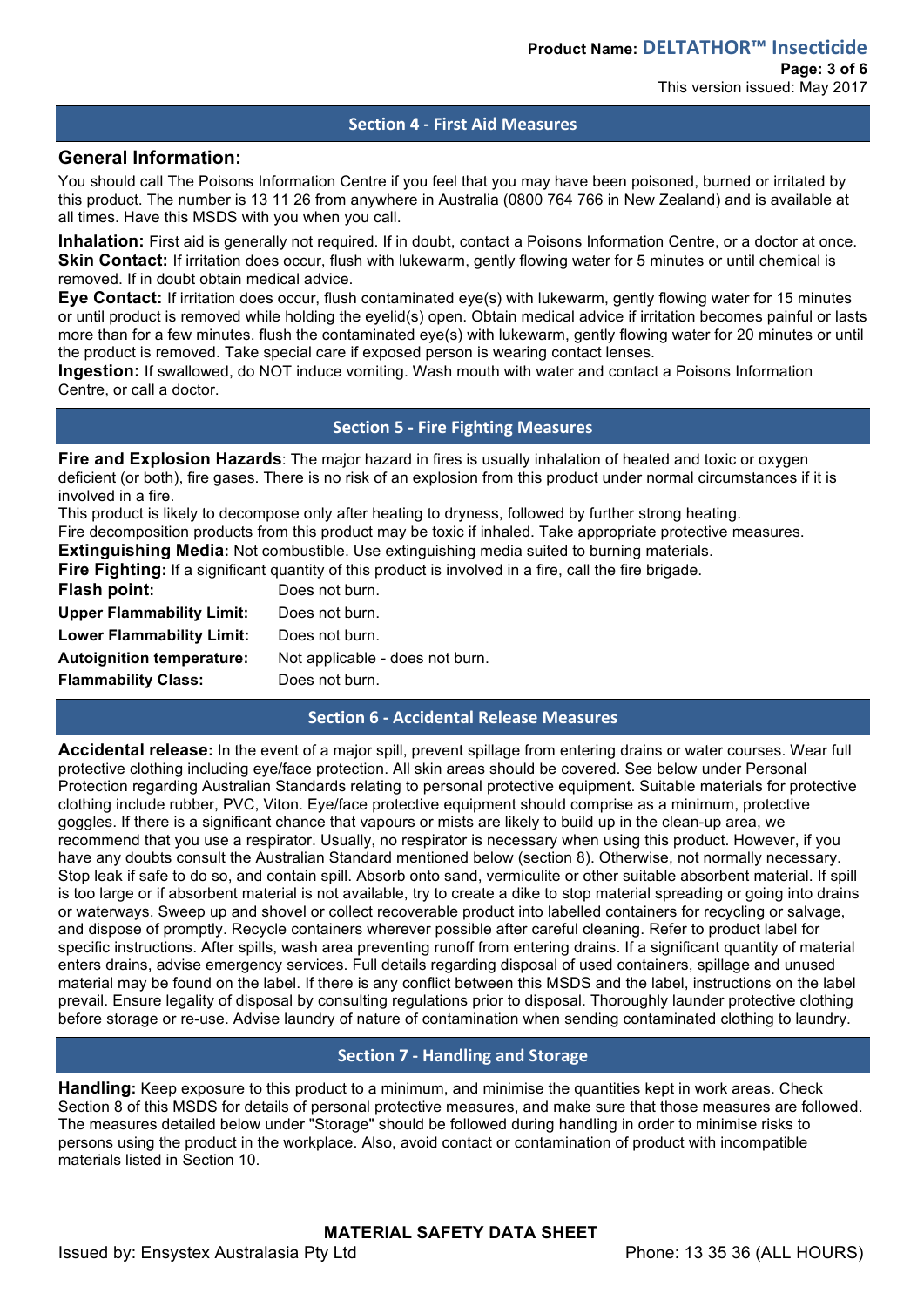#### **Product Name: DELTATHOR™ Insecticide**

This version issued: May 2017

**Storage:** This product is a Scheduled Poison. Observe all relevant regulations regarding sale, transport and storage of this schedule of poison. Protect this product from light. Store in the closed original container in a dry, cool, wellventilated area out of direct sunlight. Make sure that the product does not come into contact with substances listed under "Incompatibilities" in Section 10. Some liquid preparations settle or separate on standing and may require stirring before use. Check packaging - there may be further storage instructions on the label.

## **Section 8 - Exposure Controls and Personal Protection**

The following Australian Standards will provide general advice regarding safety clothing and equipment: Respiratory equipment: **AS/NZS 1715**, Protective Gloves: **AS 2161**, Occupational Protective Clothing: AS/NZS 4501 set 2008, Industrial Eye Protection: **AS1336** and **AS/NZS 1337**, Occupational Protective Footwear: **AS/NZS2210**.

#### **SWA Exposure Limits TWA (mg/m<sup>3</sup> ) STEL (mg/m<sup>3</sup> )**

Exposure limits have not been established by SWA for any of the significant ingredients in this product.

The ADI for Deltamethrin is 0.01mg/kg bw. The corresponding NOEL has been set at 1 mg/kg bw

ADI means Acceptable Daily Intake; NOEL means No-observable-effect-level. Data from Australian ADI List, Dec 2014.

No special equipment is usually needed when occasionally handling small quantities. The following instructions are for bulk handling or where regular exposure in an occupational setting occurs without proper containment systems. **Ventilation:** This product should only be used in a well ventilated area. If natural ventilation is inadequate, use of a fan is suggested.

**Eye Protection:** Protective glasses or goggles should be worn when this product is being used. Failure to protect your eyes may cause them harm.

**Skin Protection:** Prevent skin contact by wearing impervious gloves, clothes and, preferably, apron. Make sure that all skin areas are covered. See below for suitable material types.

**Protective Material Types:** We suggest that protective clothing be made from the following materials: rubber, PVC, Viton.

**Respirator:** Usually, no respirator is necessary when using this product. However, if you have any doubts consult the Australian Standard mentioned above. Otherwise, not normally necessary.

## **Section 9 - Physical and Chemical Properties:**

| <b>Physical Description &amp; colour:</b> | White opaque suspension.                   |
|-------------------------------------------|--------------------------------------------|
| Odour:                                    | Negligible odour.                          |
| <b>Boiling Point:</b>                     | Approximately 100° C at 100kPa.            |
| <b>Freezing/Melting Point:</b>            | About $0^{\circ}$ C.                       |
| <b>Volatiles:</b>                         | Water component.                           |
| <b>Vapour Pressure:</b>                   | 2.37 kPa at 20° C (water vapour pressure). |
| <b>Vapour Density:</b>                    | As for water.                              |
| <b>Specific Gravity:</b>                  | 1.0 approx.                                |
| <b>Water Solubility:</b>                  | Forms suspension when mixed with water.    |
| pH:                                       | $6 - 7$ .                                  |
| <b>Volatility:</b>                        | No data.                                   |
| <b>Odour Threshold:</b>                   | No data.                                   |
| <b>Evaporation Rate:</b>                  | As for water.                              |
| <b>Autoignition temp:</b>                 | Not applicable - does not burn.            |

## **Section 10 - Stability and Reactivity**

**Reactivity:** This product is unlikely to react or decompose under normal storage conditions. However, if you have any doubts, contact the supplier for advice on shelf life properties.

**Conditions to Avoid:** Protect this product from light. Store in the closed original container in a dry, cool, wellventilated area out of direct sunlight.

**Incompatibilities:** acids, bases, oxidising agents.

**Fire Decomposition:** This product is likely to decompose only after heating to dryness, followed by further strong heating. Combustion forms carbon dioxide, and if incomplete, carbon monoxide and possibly smoke. Carbon monoxide poisoning produces headache, weakness, nausea, dizziness, confusion, dimness of vision, disturbance of judgment, and unconsciousness followed by coma and death.

**Polymerisation:** This product will not undergo polymerisation reactions.

## **MATERIAL SAFETY DATA SHEET**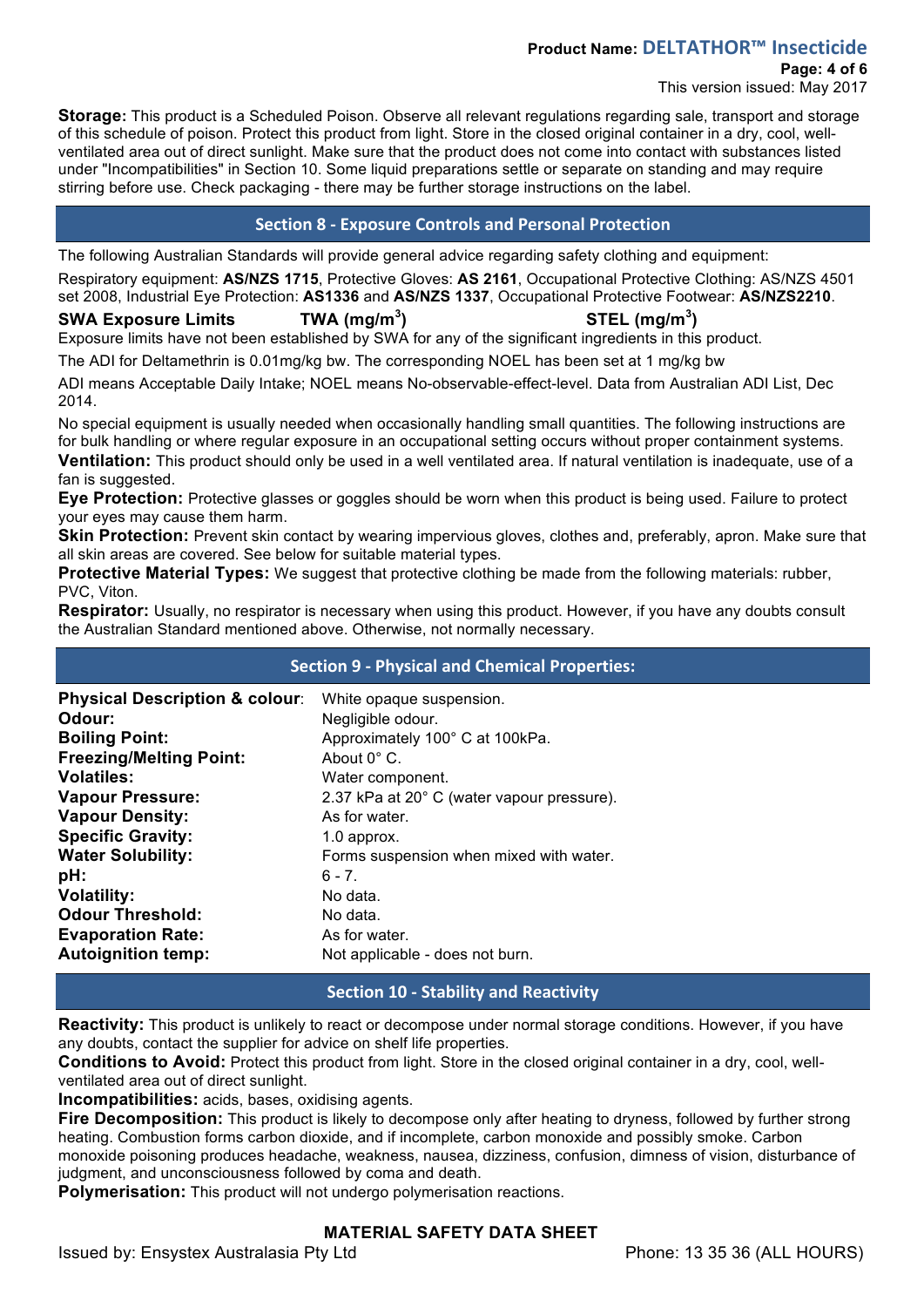## **Section 11 - Toxicological Information**

**Toxicity:** The acute oral LD<sub>50</sub> (Oral), for deltamethrin in male rats typically ranged from 128mg/kg to greater than 5,000 mg/kg depending on the carrier and conditions of the study. Dogs had a reported  $LD_{50}$  of 300 mg/kg. The acute percutaneous LD<sub>50</sub> for rats was reported to be greater than 2,000 mg/kg; greater than 10,000 mg/kg for quail; and greater than 4,640 mg/kg for ducks. The acute dermal  $LD_{50}$  for rabbits was greater than 2,000 mg/kg. No skin irritation and slight eye irritation were reported.

**Chronic Toxicity:** In 2 year feeding trials, the reported NEL (no effect level) was 12 mg/kg diet for mice; and 2.1 mg/kg diet for rats. The dose without activity in rats over a 90 day period was 10 mg/kg/day. Suspected chronic exposure effects in humans include the following: choreoathetosis, hypotension, prenatal damage and shock. Workers exposed to deltamethrin during its manufacture over 7-8 years experienced transient cutaneous and mucous membrane irritation, which could be prevented by use of gloves and face masks. No other ill effects were seen. **Reproductive Effects:** A reproductive 3-generation study in rats reported a reproductive NOEL to be greater than 2.5 mg/kg/day. Levels tested were 0, 0.1, 1.0, and 2.5 mg/kg/day. Oral administration of deltamethrin to mice on days 7 to 16 of gestation produced a dosage-related reduction of weight gain but no effect on the number of implants, foetal mortality, foetal weight or malformations.

**Teratogenic Effects:** No reported teratogenic effects in mice, rats, rabbits. Deltamethrin has no teratogenic activity. **Mutagenic Effects:** No reported mutagenic effects in mice, rats, rabbits. Deltamethrin has no mutagenic activity. **Carcinogenic Effects:** No information available

**Organ Toxicity:** Deltamethrin is hydrolysed by liver microsomal enzymes to 3-(2,2dibromovinyl) 2,2-cyclopropane carboxylic acid and 3-phenoxybenzaldehyde.

**Fate in Humans and Animals:** Elimination of the compound in the rat occurs within 2-4 days of administration. Metabolites of the cyano substituent are eliminated more slowly, and tissue levels remain relatively high, especially in the skin and stomach. Deltamethrin at an oral dosage of 50 mg/kg produces a marked increase of cGMP but not cAMP in the brain of rats. Metabolism of deltamethrin in rats involves rapid ester cleavage and hydroxylation. Deltamethrin has a half-life in the rat brain of 1-2 days, but it is more persistent in body fat, with a half-life of 5 days.

Rats and dogs given oral doses of 10 mg/kg/day for 13 weeks exhibited some motor symptoms but no fatalities or pathological changes. The dogs exhibited diarrhoea and vomiting. In another study, rats given 15 daily doses of 10 mg/kg showed motor symptoms, but a full neuropathological examination of the central nervous system showed no pathological changes.

#### **Classification of Hazardous Ingredients**

#### **Ingredient Risk Phrases**

Deltamethrin <10%: Xn; R20/22, R36/38

**Section 12 - Ecological Information**

This product is very toxic to aquatic organisms. This product is biodegradable. It will not accumulate in the soil or water or cause long term problems.

**Effects on Birds:** The reported 8 day LC<sub>50</sub> for deltamethrin for ducks was greater than 4,640 mg/kg diet; and greater than 10,000 mg/kg diet for quail.

**Effects on Aquatic Organisms:** As is common with all pyrethroids, deltamethrin has a high toxicity to fish under laboratory conditions. However, in field conditions under normal conditions of use, fish are not harmed. Deltamethrin had an impact on aquatic herbivorous insects. This impact led to an increase in algae. Although the fish (fathead minnows) accumulated the deltamethrin, no mortality could be observed. In laboratory trials, the LC $_{50}$  for fish was 1-10 micrograms/L. Aquatic fauna, particularly crustacea, may be affected, but fish are not harmed under normal conditions of use. .

**Effects on Other Animals (Non target species):** Deltamethrin is considered toxic to bees. The 24 hour oral LD<sub>50</sub> for technical deltamethrin fed to bees was 0.079 µg/bee.

#### **ENVIRONMENTAL FATE**

**Breakdown of Chemical in Soil & Groundwater:** In soil degradation occurs within 1-2 weeks.

Breakdown of chemical in Surface water: Deltamethrin in pond water was rapidly adsorbed, mostly by sediment, in addition to uptake by plants and evaporation into the air.

**Breakdown of Chemical in Vegetation:** About 10 days after use, there are no deltamethrin residues observed on plants. There is no known phytotoxicity to crops.